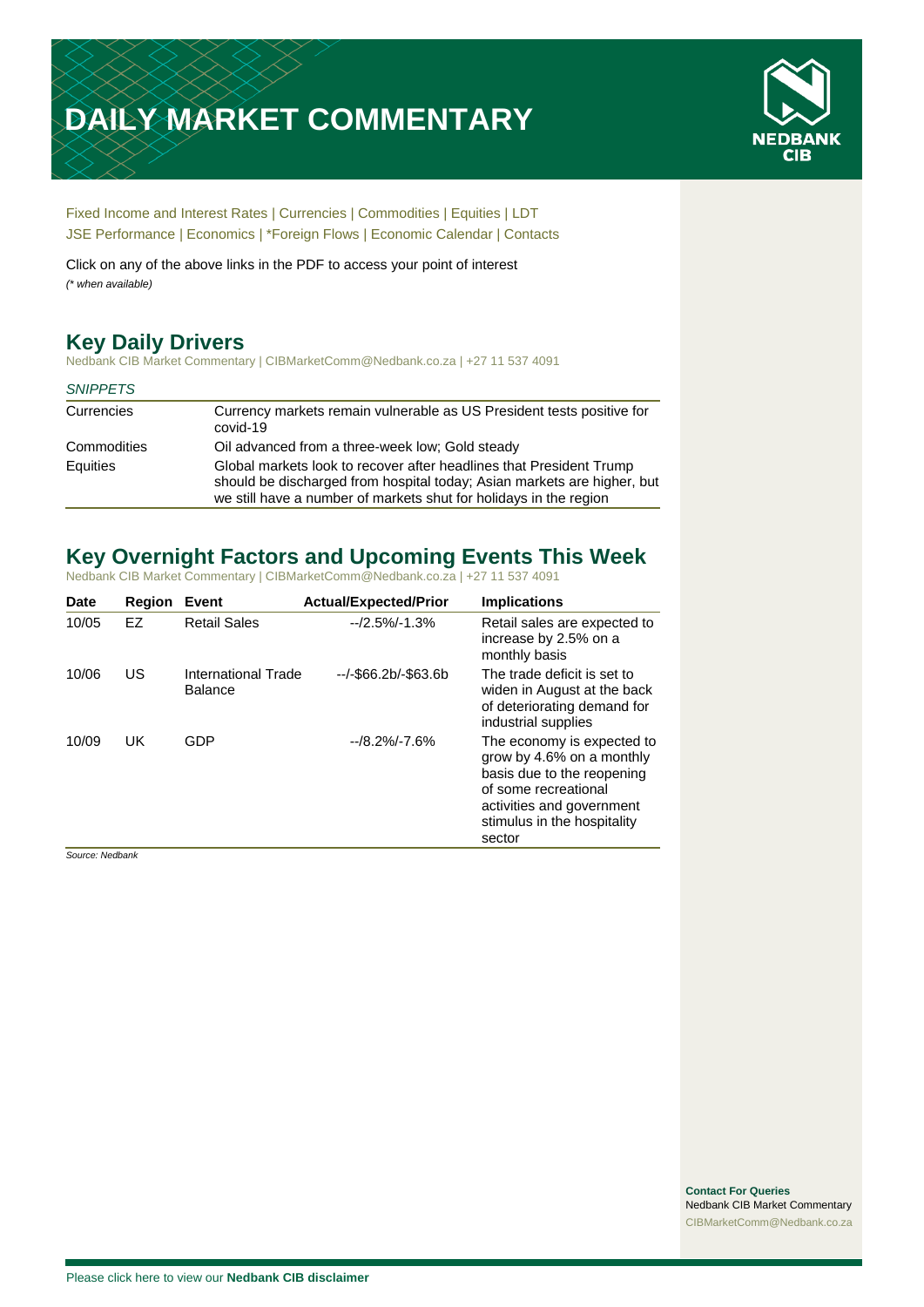# <span id="page-1-0"></span>**Fixed Income and Interest Rates**

Bond flow sales |+2711 535 4021 | Corporate Money Markets | +2711 535 4007 | Business Bank Money Markets | +2711 535 4006

| <b>Bonds</b>                  | <b>Last price</b> | Δ<br>1d | Δ<br><b>MTD</b> | Δ<br><b>YTD</b> | Δ<br>12Month | <b>MTD</b> trend |
|-------------------------------|-------------------|---------|-----------------|-----------------|--------------|------------------|
|                               | %                 | bps     | bps             | bps             | bps          |                  |
|                               |                   |         |                 |                 |              |                  |
| R208-0,5 yrs                  | 3,55              | $-2,20$ | $-1,90$         | $-318,80$       | $-307,50$    | ψ                |
| R186-6,2 yrs                  | 7,19              | $-0,15$ | $-0,75$         | $-104.95$       | $-98,35$     | ψ                |
| R2030-9,3 yrs                 | 9,41              | $-0,10$ | $-1,30$         | 38,80           | 55,40        | ψ                |
| R2048-27,4 yrs                | 11,63             | $-0,60$ | 8,10            | 155,30          | 184,30       | ۸                |
| US 10 yr                      | 0,70              | 0,25    | 1,99            | $-121,45$       | $-82,51$     | φ                |
| <b>UK 10 yr</b>               | 0,25              | 1,20    | 1,70            | $-57,60$        | $-25,70$     | ۸                |
| German 10 yr                  | $-0,54$           | 0,00    | $-1,40$         | $-35,10$        | 1,00         | ψ                |
| Japan 10 yr                   | 0,03              | 0,40    | 1,00            | 3,70            | 23,70        | φ                |
|                               |                   | Δ       | Δ               | Δ               | Δ            |                  |
| <b>Money Market</b>           | Last price        | 1d      | <b>MTD</b>      | <b>YTD</b>      | 12Month      | <b>MTD</b> trend |
|                               | $\frac{9}{20}$    | bps     | bps             | bps             | bps          |                  |
|                               |                   |         |                 |                 |              |                  |
| SA repo rate                  | 3,50              | 0,00    | 0,00            | $-300,00$       | $-300,00$    | ۰                |
| SA prime rate                 | 7,00              | 0,00    | 0,00            | $-300,00$       | $-300,00$    | ٠                |
| SA CPI (MTD = previous month) | 3,10              |         | $-10,00$        | $-90.00$        | $-120,00$    | ψ                |
| SA 3m JIBAR                   | 3,36              | 0,00    | 0,80            | $-344,20$       | $-341,70$    | ۸                |
| SA 3m NCD                     | 3,38              | 2,50    | 2,50            | $-345,00$       | $-341,25$    |                  |
| SA 6m NCD                     | 3,40              | $-2,50$ | $-2,50$         | $-392,50$       | $-385,00$    | ٠<br>ψ           |
| SA 12m NCD                    | 3,58              | 0.00    | $-1,25$         | $-405.00$       | $-402.50$    |                  |
| US 3m LIBOR                   | 0,23              | $-0,05$ | $-0,04$         | $-167,49$       | $-182,29$    | ψ                |
| UK 3m LIBOR                   | 0,06              | $-0,44$ | $-0,48$         | $-73,55$        | $-71,05$     | ψ                |
| Japan 3m LIBOR                | $-0,10$           | 0.02    | $-0.03$         | $-5,68$         | $-0.08$      | ψ<br>ψ           |

| <b>FRAs and Swaps</b>            | Last price | Δ<br>1d | Δ<br><b>MTD</b> | Δ<br><b>YTD</b> | Δ<br>12Month | <b>MTD</b> trend |
|----------------------------------|------------|---------|-----------------|-----------------|--------------|------------------|
|                                  | %          | bps     | bps             | bps             | bps          |                  |
| 3X6 FRA                          | 3,25       | 1,00    | $-1,00$         | $-335,50$       | $-337,00$    | ψ                |
| 6X9 FRA                          | 3,27       | 0,00    | 4,00            | 3,00            | 4,00         | ٨                |
| <b>9X12 FRA</b>                  | 3,33       | 0,50    | $-4,00$         | $-316,50$       | $-309,00$    | ψ                |
| 18X21 FRA                        | 3,87       | $-0,50$ | $-2,50$         | $-271.00$       | $-264.00$    | ψ                |
| SA 2yr Swap                      | 3,53       | $-0,10$ | $-3,00$         | $-306,00$       | $-300,00$    | V                |
| SA 3yr Swap                      | 3,98       | 0,25    | $-0,50$         | $-269.50$       | $-263.00$    | ψ                |
| SA 5yr Swap                      | 4,98       | 0,25    | 0,75            | $-197,00$       | $-187,50$    | ۸                |
| SA 10yr Swap                     | 7,05       | 0,00    | 1,00            | $-63,00$        | $-48,50$     | φ                |
| SA 15yr Swap                     | 7,92       | $-1,00$ | 2,50            | $-14,50$        | 4,00         | ۸                |
|                                  |            |         |                 |                 |              |                  |
|                                  |            | Δ       | Δ               | Δ               | Δ            | <b>MTD</b> trend |
| <b>Spreads</b>                   | Last price | 1d      | <b>MTD</b>      | <b>YTD</b>      | 12Month      |                  |
|                                  | %          | bps     | bps             | bps             | bps          |                  |
| 2v10v                            | $-3,53$    | $-0,10$ | $-4,00$         | $-243.00$       | $-251.50$    | ψ                |
| 3v10y                            | $-3,08$    | 0,25    | $-1,50$         | $-206,50$       | $-214,50$    | ψ                |
| R2030-R208                       | 5,85       | 2,10    | 0,60            | 357,60          | 362,90       | φ                |
| R2048-R2030                      | 2,22       | $-0,50$ | 9,40            | 116,50          | 128,90       | ۸                |
| 5y-R2030                         | $-4,43$    | 0,35    | 2,05            | $-235,80$       | $-242,90$    | φ                |
| 10y-R2030                        | $-2,36$    | 0,10    | 2,30            | $-101,80$       | $-103,90$    | ۸                |
| 15y-R2030                        | $-1,49$    | $-0,90$ | 3,80            | $-53,30$        | $-51,40$     | ۸                |
| SA 5yr CDS spread - basis points | 322,50     | 0,00    | 4,50            | 156,00          | 125,00       | ۸                |

#### **US 10 Year Yield SA 10 Year Yield**



*Source: Bloomberg, Nedbank Source: Bloomberg, Nedbank*

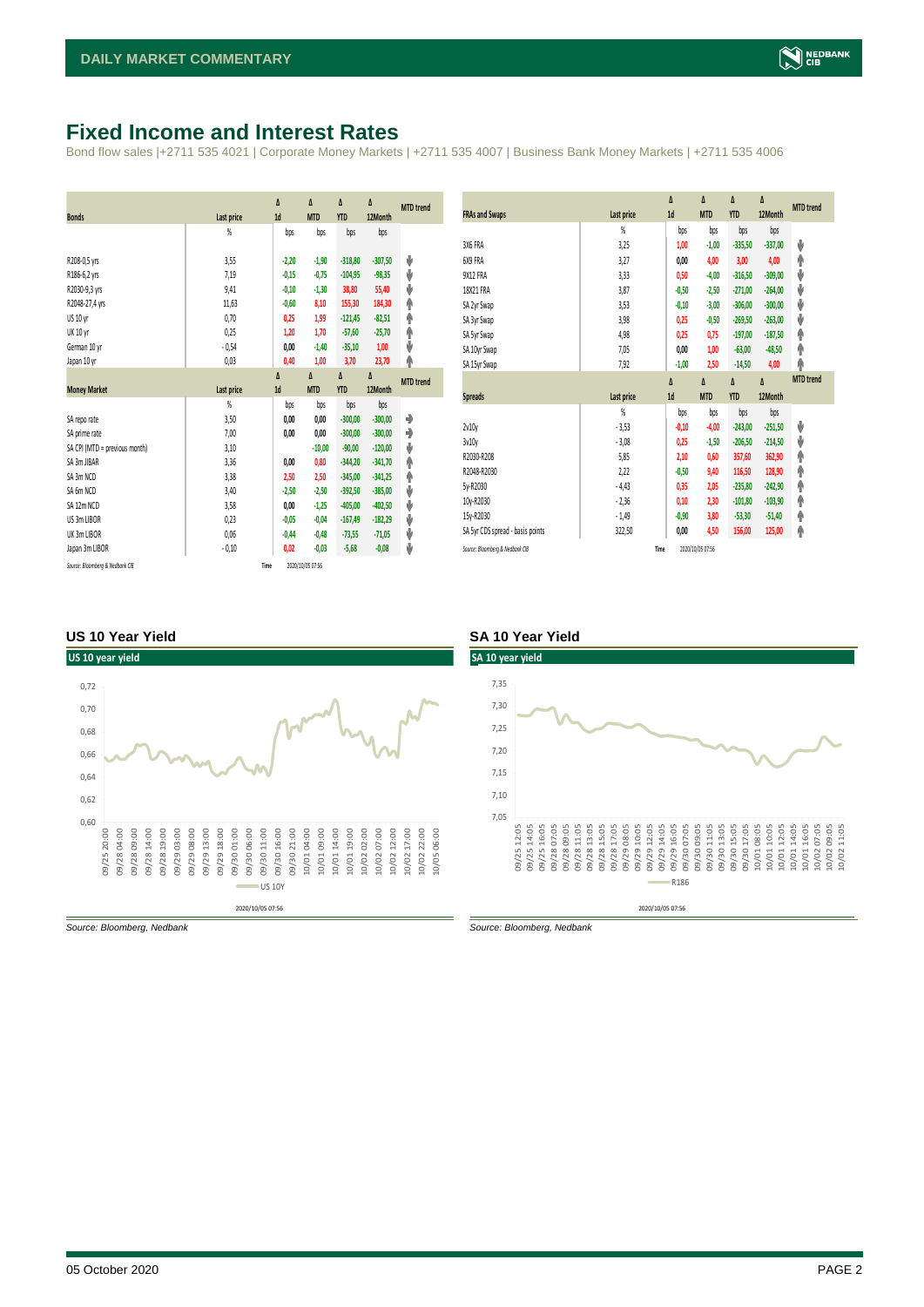

#### <span id="page-2-0"></span>**Currencies**

Business Banking FX | +27 11 535 4003 | Corporate FX | +2711 535 4002 | Institutional FX | +2711 535 4005

- The rand opened on Friday trading at the lower 16.70s. Early-morning trade saw the local unit trade weaker to a worst level of 16.8000 as demand for USD amid thin liquidity was the theme for most of the morning. As it was NFP Friday, price action ahead of the data print was erratic, and the markets remained illiquid. The currency markets remained nervous for the day on headlines surrounding President Trump testing positive for COVID-19; this halted any immediate risk-taking until the dust settled. The rand made a remarkable recovery as US job creation slowed for September. Into the latter part of the day, a flurry of USD selling emerged as the rand traded to a low of 16.4500. This morning, the rand opens at 16.4925, the EURZAR opens at 19.3515 and the GBPZAR opens at 21.3345.
- The international markets remained focused on the ongoing discussions surrounding Brexit. Despite no agreement being reached, both parties remain optimistic. The GBP traded up to 1.2952 from 1.2835, where it closed near the top at 1.2940. The yen opened at 105.52 on Friday and strengthened quickly following the headlines about President Trump testing positive. It reached a best level of 104.95 as the run for safe-haven assets continued. This morning, risk aversion has subsided somewhat, as it currently opens back at 105.57. Gold also trades softer at 1,894 this morning from the close at 1,908.18 on Friday.
- On the data front, we have the US services PMI and the Eurozone PMI; no local data is scheduled for release.
- Possible trading range for the rand today: 16.3000 to 16.6000

| <b>Majors</b>                   | Last price | X <sub>A</sub><br>$-1d$ | X <sub>A</sub><br><b>MTD</b> | $%$ $\Lambda$<br><b>YTD</b> | %<br>12Month | <b>MTD</b> trend | <b>USD trend</b>    |
|---------------------------------|------------|-------------------------|------------------------------|-----------------------------|--------------|------------------|---------------------|
| GBPUSD                          | 1,29       | 0,01                    | 0,12                         | $-2,42$                     | 5,23         | Ŵ                | <b>USD</b> weakness |
| <b>EURUSD</b>                   | 1.17       | 0.15                    | 0.11                         | 4,65                        | 6.95         | Φ                | <b>USD</b> weakness |
| <b>USDJPY</b>                   | 105,57     | 0,27                    | 0.09                         | 2,88                        | $-1,60$      | ŵ                | USD strength        |
| <b>USDAUD</b>                   | 1,39       | $-0,29$                 | $-0,27$                      | $-2,30$                     | $-6,25$      | J,               | <b>USD weakness</b> |
|                                 |            | $\chi_{\Delta}$         | $X\Delta$                    | $% \Delta$                  | $% \Delta$   | <b>MTD</b> trend | ZAR trend           |
| <b>Rand crosses</b>             | Last price | $-1d$                   | <b>MTD</b>                   | <b>YTD</b>                  | 12Month      |                  |                     |
| <b>USDZAR</b>                   | 16.47      | $-0.34$                 | $-1.67$                      | 15,01                       | 7.85         | ψ                | ZAR strength        |
| GBPZAR                          | 21,31      | $-0.41$                 | $-1.61$                      | 12,89                       | 12,44        | ψ                | ZAR strength        |
| EURZAR                          | 19,33      | $-0,19$                 | $-1.52$                      | 18,79                       | 13,84        | ψ                | ZAR strength        |
| AUD7AR                          | 11,83      | $-0.06$                 | $-1.40$                      | 16,84                       | 13,62        | ψ                | ZAR strength        |
| ZARJPY                          | 6,41       | 0,53                    | 1,64                         | $-21,00$                    | $-10,23$     | ń,               | ZAR strength        |
|                                 |            | X <sub>A</sub>          | X <sub>A</sub>               | $%$ $\Lambda$               | $% \Delta$   | <b>MTD</b> trend | <b>ZAR trend</b>    |
| <b>African FX</b>               | Last price | $-1d$                   | <b>MTD</b>                   | <b>YTD</b>                  | 12Month      |                  |                     |
| ZARMWK (Malawian kwacha)        | 45,62      | 0.74                    | 1.81                         | $-15,49$                    | $-5,62$      | ŵ                | ZAR strength        |
| ZARBWP (Botswana pula)          | 0,69       | 0.33                    | 0,48                         | $-9,09$                     | $-4,94$      | Φ                | ZAR strength        |
| ZARKES (Kenyan shilling)        | 6,59       | 0.34                    | 1.38                         | $-9,78$                     | $-3,43$      | ŵ                | ZAR strength        |
| ZARMUR (Mauritian rupee)        | 2,42       | 0.36                    | 1,68                         | $-7,31$                     | 1,45         | Ą                | ZAR strength        |
| ZARNGN (Nigerian naira)         | 23,24      | 0,58                    | 2,07                         | $-12,10$                    | $-2,87$      | Φ                | ZAR strength        |
| ZARGHS (Ghanian cedi)           | 0.35       | 0.40                    | 1.98                         | $-15.48$                    | $-2.44$      | Φ                | ZAR strength        |
| ZARZMW (Zambian kwacha)         | 1,22       | 0.33                    | 1.90                         | 17,81                       | 29,10        | Ŵ                | ZAR strength        |
| ZARMZN (Mozambican metical)     | 4,39       | 0,34                    | 1.78                         | $-0,20$                     | 7,21         | Ą                | ZAR strength        |
|                                 |            | X <sub>A</sub>          | X <sub>A</sub>               | $%$ $\Lambda$               | $% \Delta$   | <b>MTD</b> trend | <b>USD trend</b>    |
| <b>Emerging Market FX</b>       | Last price | $-1d$                   | <b>MTD</b>                   | <b>YTD</b>                  | 12Month      |                  |                     |
| <b>USDBRL</b> (Brazilian Real)  | 5,69       | 0,70                    | 1,35                         | 29,12                       | 27,37        | ŵ                | USD strength        |
| USDTRY (Turkish Lira)           | 7,76       | $-0,20$                 | 0,56                         | 23,30                       | 24,83        | ŵ                | USD strength        |
| <b>USDMXN (Mexican Peso)</b>    | 21,57      | $-0.22$                 | $-2.53$                      | 12.25                       | 9.24         | ψ                | <b>USD</b> weakness |
| <b>USDINR</b> (Indian Rupee)    | 73,10      | $-0,07$                 | $-0.91$                      | 2,35                        | 2,84         | ψ                | <b>USD</b> weakness |
| <b>USDRUB (Russian Ruble)</b>   | 78,19      | 1.08                    | 0.72                         | 20,72                       | 16,61        | Φ                | USD strength        |
| Source: Bloomberg & Nedbank CIB | Time       |                         | 2020/10/05 07:52             |                             |              |                  |                     |

*\*Please note that the sign on the % change reflects the change on the headline number. The narrative indicates the trend direction over the month. For trade in any of these currencies, contact our FX dealing desks*



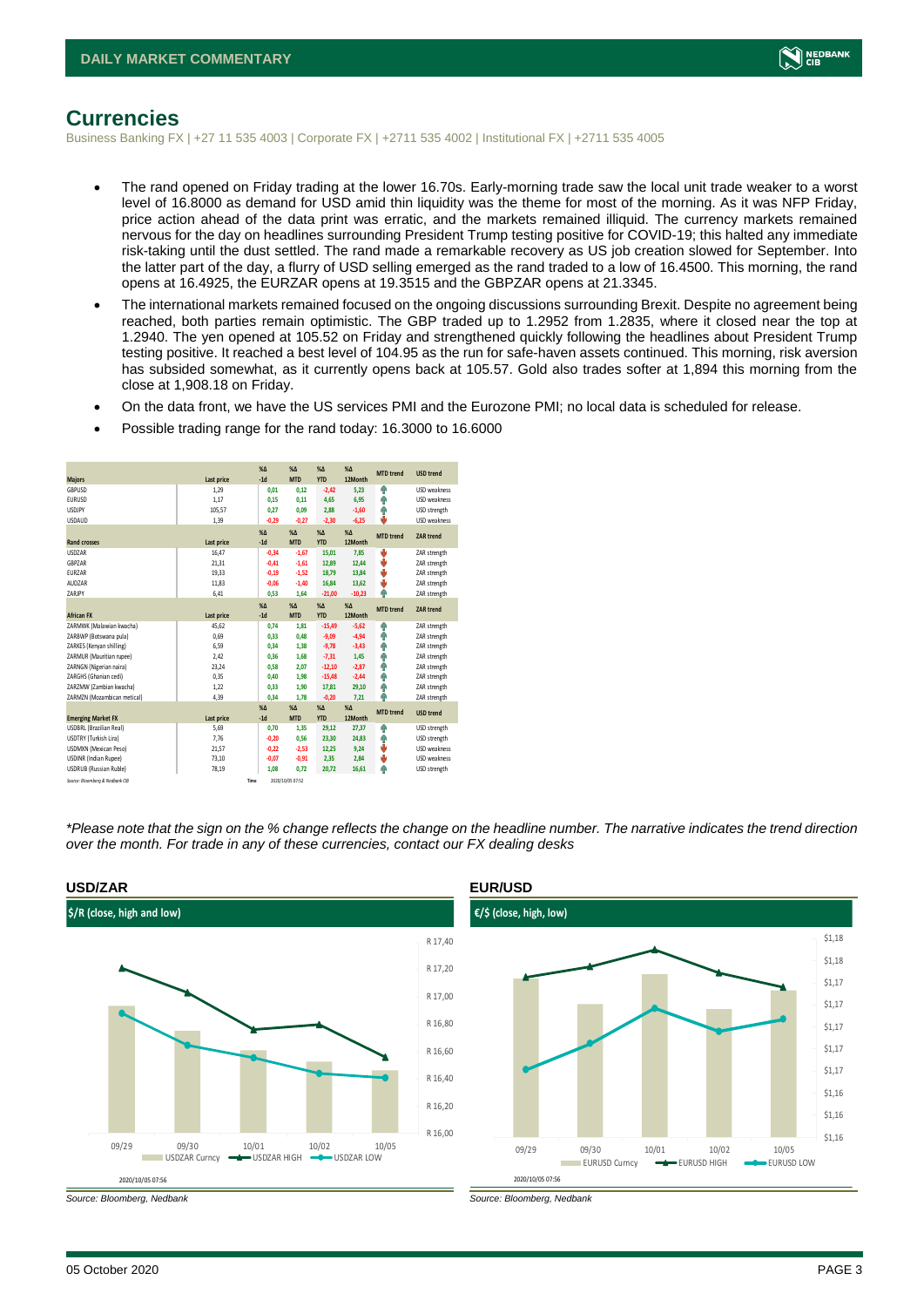

# <span id="page-3-0"></span>**Commodities**

Nedbank CIB Market Commentary | CIBMarketComm@Nedbank.co.za | +27 11 537 4091| +27 11 535 4038

- Oil advanced from a three-week low as investors weighed the possibility Trump may soon leave hospital. Futures rose 2% after capping the biggest weekly drop since June.
- Gold steadied as the outlook for Trump's health improved, with focus shifting to negotiations on a fresh round of stimulus after shaky employment figures. Spot gold steady at \$1,898.65/oz; +2.1% last week.
- Spot silver +1% to \$23.9605/oz. Platinum +0.5%, palladium -0.3%. Base metals trading with a positive bias. On LME Aluminium was up 0.27% at \$1,764; Copper up 0.16% at \$6,555; Zinc up 0.46% at \$2,324 while Lead up 0.11% at \$1,774. Iron ore in Singapore trod water as investors assessed the pickup in seaborne supply, rising stockpiles, and the health outlook for Trump. China's markets remain closed for a holiday. Iron ore was little changed at \$116.30/ton on the Singapore Exchange.

|                                 |            | $%$ $\Delta$ | $\%$ $\Delta$    | $%$ $\Delta$ | $%$ $\Delta$ | <b>MTD</b> trend |
|---------------------------------|------------|--------------|------------------|--------------|--------------|------------------|
| <b>Commodities</b>              | Last price | $-1d$        | <b>MTD</b>       | <b>YTD</b>   | 12Month      |                  |
| Brent near future (\$)          | 40,14      | 2,22         | $-1,98$          | $-39,18$     | $-31,23$     | ψ                |
| WTI crude (\$)                  | 38,02      | 2,62         | $-5,47$          | $-37,73$     | $-28,01$     | Ů                |
| Gold spot (\$)                  | 1894,57    | $-0,28$      | 0,46             | 24,87        | 26,85        | q,               |
| Platinum spot (\$)              | 880,62     | $-0,08$      | $-1,41$          | $-8,89$      | 0,31         | U                |
| SA white maize spot (R)         | 3 4 1 6.00 | 2,37         | 1,91             | 31,38        | 17,07        | Ĥ                |
| Source: Bloomberg & Nedbank CIB |            | Time         | 2020/10/05 07:56 |              |              |                  |



2020/10/05 07:56

*Source: Bloomberg, Nedbank*



#### **Platinum vs. Gold Brent Crude vs. West Texas Intermediate**



*Source: Bloomberg, Nedbank Source: Bloomberg, Nedbank*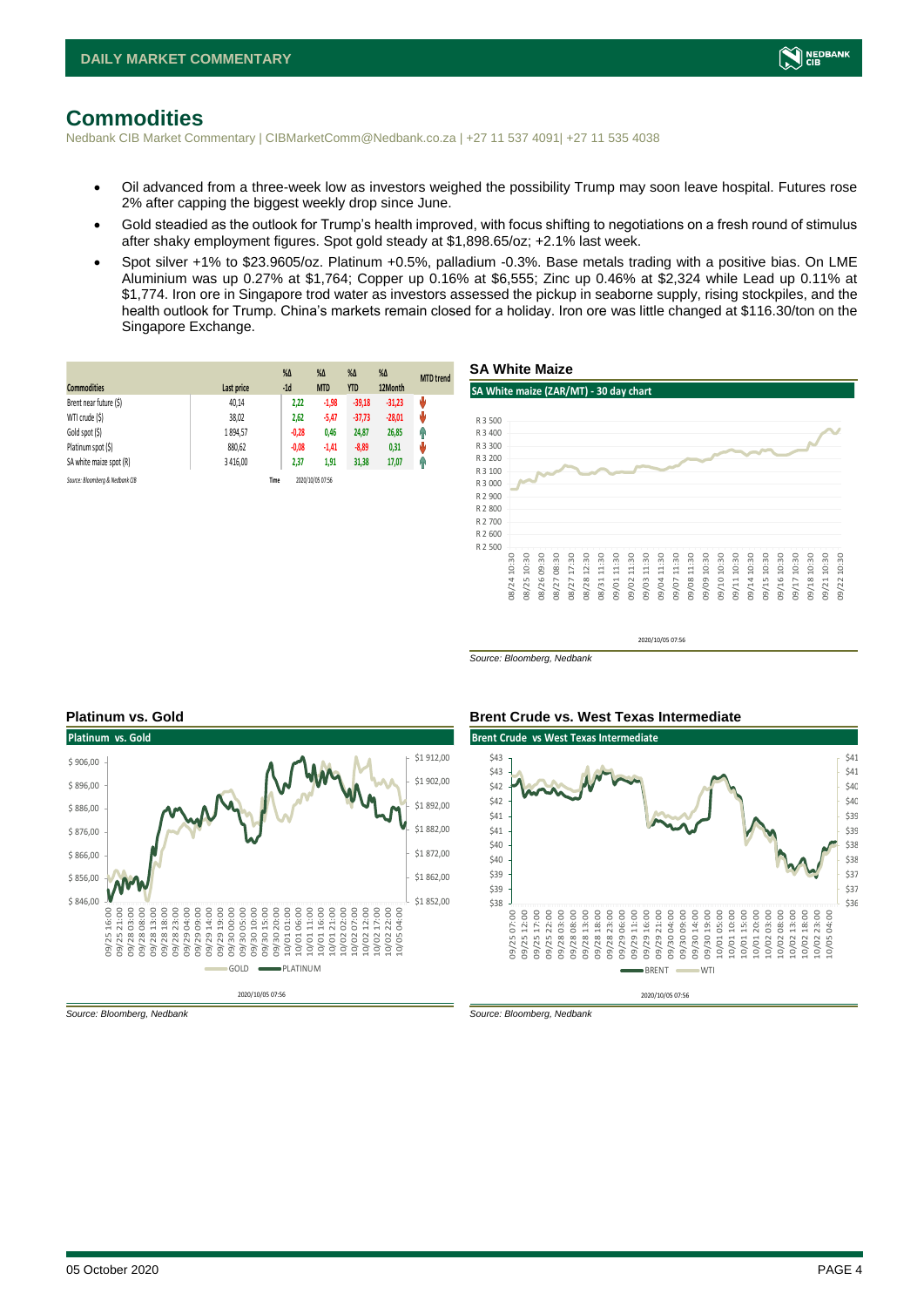# <span id="page-4-0"></span>**Equities**

Cash equities | +2711 535 4030/31

### **South Africa**

• Top40 -0.42%; President Trump testing positive for COVID-19 sees markets suffer a sharp pre-market sell-off. SA Inc. remains well bid; retailers +2.3%; banks +2.1%. Resources were again the funding trade. SASOL -3.7% closing at 123.78, having touched 110 during the afternoon session following the asset sale to LyondellBasell Industries for USD2bn. Worth noting: Small uptick in volumes, R22bn on the tape. Decent crosses in ETFPLT; ETFGLD and GLN. 4m FSR, 1.4m APN, multiple crosses in NPN/PRX, with the ratio closing at 1.97. Non-farm payrolls increased by 661,000, following an upwardly revised 1.49m advance in August vs the median estimate of economists for a gain of 859,000.

#### **UK/Europe**

• European equities erased earlier losses caused by concerns over President Trump testing positive and eked out a small gain. The Stoxx Europe 600 rose 0.3%, paring a drop of as much as 1.2% and ending the week with a 2% advance. Euro Stoxx 50 down 0.1%, FTSE 100 up 0.4%, DAX down 0.3%, CAC 40 unchanged, FTSE MIB unchanged, IBEX 35 up 0.4%, AEX Index up 0.5% and Swiss Market Index up 0.1%.

#### **USA**

• US stocks fell as investors weighed the implications of President Trump's testing positive for the coronavirus, along with the outlook for a second fiscal stimulus package. The Nasdaq led losses amid declines for tech stalwarts, including Apple, Microsoft and Amazon.com. S&P fell 1%. Dow dropped 0.5%. Nasdaq declined 2.2%. Russell 2000 gained 0.5%. Of the 11 main S&P sectors, six closed higher. Real estate up 1.6%. Technology down 2.6%. VIX at 27.68 vs 26.70 Thursday.

#### **Asia**

• Asian stocks climbed with US futures as traders reacted to the possibility that President Trump may be able to leave hospital as soon as Monday. The yen retreated and Treasuries dipped. Shares saw strong gains in Japan, Hong Kong and Australia, where markets are open, although volumes are expected to be low because of a holiday.

|                                 |              | $\%$ $\Delta$<br>$-1d$ | $\%$ $\Delta$<br><b>MTD</b> | $\%$ $\Delta$<br><b>YTD</b> | $\%$ $\Delta$<br>12Month | 2019<br>Performance | <b>MTD</b> trend |
|---------------------------------|--------------|------------------------|-----------------------------|-----------------------------|--------------------------|---------------------|------------------|
| <b>Developed Markets</b>        | Last price   |                        |                             |                             |                          |                     |                  |
| Dow Jones                       | 27 682,81    | $-0.48$                | $-0,36$                     | $-3,00$                     | 4,17                     | 22,34               | J                |
| Nasdao                          | 11 075,02    | $-2,22$                | $-0.83$                     | 23,43                       | 38,74                    | 35,23               | V                |
| S&P 500                         | 3 3 4 8.4 4  | $-0,96$                | $-0.43$                     | 3.64                        | 13,43                    | 28,88               | V                |
| DJ Eurostoxx 50                 | 3 190,93     | $-0,10$                | $-0,08$                     | $-14,80$                    | $-7,42$                  | 25,12               | J                |
| DAX                             | 12 689.04    | $-0.33$                | $-0,56$                     | $-4,23$                     | 5,63                     | 25,22               | J                |
| CAC                             | 4824.88      | 0.02                   | 0.45                        | $-19,29$                    | $-12,09$                 | 26,46               | Ŷ                |
| FTSE                            | 5 902,12     | 0,39                   | 0.61                        | $-21,75$                    | $-17,51$                 | 12,00               | ۸                |
| ASX200                          | 5 941,60     | 2.59                   | 2.16                        | $-11,11$                    | $-8,83$                  | 13,38               | ۸                |
| Nikkei 225                      | 23 329.25    | 1,30                   | 0.62                        | $-1,38$                     | 8,96                     | 20,93               | ۸                |
| MSCI World                      | 2 3 6 2, 4 1 | $-0,74$                | $-0.21$                     | 0,17                        | 9,68                     | 25,19               | J                |
|                                 |              | $\%$ $\Delta$          | $\%$ $\Delta$               | $\%$ $\Delta$               | $\%$ $\Delta$            | 2019                |                  |
| <b>Emerging Markets</b>         | Last price   | $-1d$                  | <b>MTD</b>                  | <b>YTD</b>                  | 12Month                  | Performance         | <b>MTD</b> trend |
| Hang Seng                       | 23 810,63    | 1,50                   | 1,50                        | $-15,53$                    | $-8,74$                  | 9,07                | ۸                |
| Shanghai                        | 3 2 18.05    | $-0.20$                | 0.00                        | 5,51                        | 10,77                    | 23,72               | Đ                |
| Brazil Bovespa                  | 94 015.70    | $-1,53$                | $-0.62$                     | $-18,70$                    | $-8.32$                  | 27.07               | V                |
| India - NSE                     | 39 200,78    | 1,30                   | 2,98                        | $-4,98$                     | 2,34                     | 14,38               | ٨                |
| Russia Micex                    | 2852,42      | $-1,29$                | $-1,84$                     | $-6,35$                     | 5,94                     | 28,21               | V                |
| <b>MSCI Emerging</b>            | 1081,71      | $-0,29$                | $-0,03$                     | $-2,96$                     | 8,54                     | 15,38               | J                |
|                                 |              | $\%$ $\Delta$          | $\%$ $\Delta$               | $\%$ $\Delta$               | $\%$ $\Delta$            | 2019                | <b>MTD</b> trend |
| <b>SA Indices</b>               | Last price   | $-1d$                  | <b>MTD</b>                  | <b>YTD</b>                  | 12Month                  | Performance         |                  |
| <b>JSE All Share</b>            | 54 219,24    | $-0.42$                | $-0.08$                     | $-5,02$                     | 0.42                     | 8,24                | J                |
| Top 40                          | 49 896,68    | $-0,52$                | $-0,29$                     | $-1,81$                     | 4,00                     | 8,75                | V                |
| Resi 10                         | 52 634,17    | $-0.75$                | $-1.40$                     | 6,85                        | 23,41                    | 20,01               | V                |
| Indi 25                         | 73 055,25    | $-0,96$                | $-0.18$                     | 5,41                        | 7,43                     | 8,82                | V                |
| Fini 15                         | 10 332.37    | 1.71                   | 2.59                        | $-34,09$                    | $-33,09$                 | $-4,30$             | ۸                |
| Source: Bloomberg & Nedbank CIB |              | Time                   | 2020/10/05 07:56            |                             |                          |                     |                  |

#### **Short Term Performance of SA Equity Indices**



*Source: Bloomberg, Nedbank*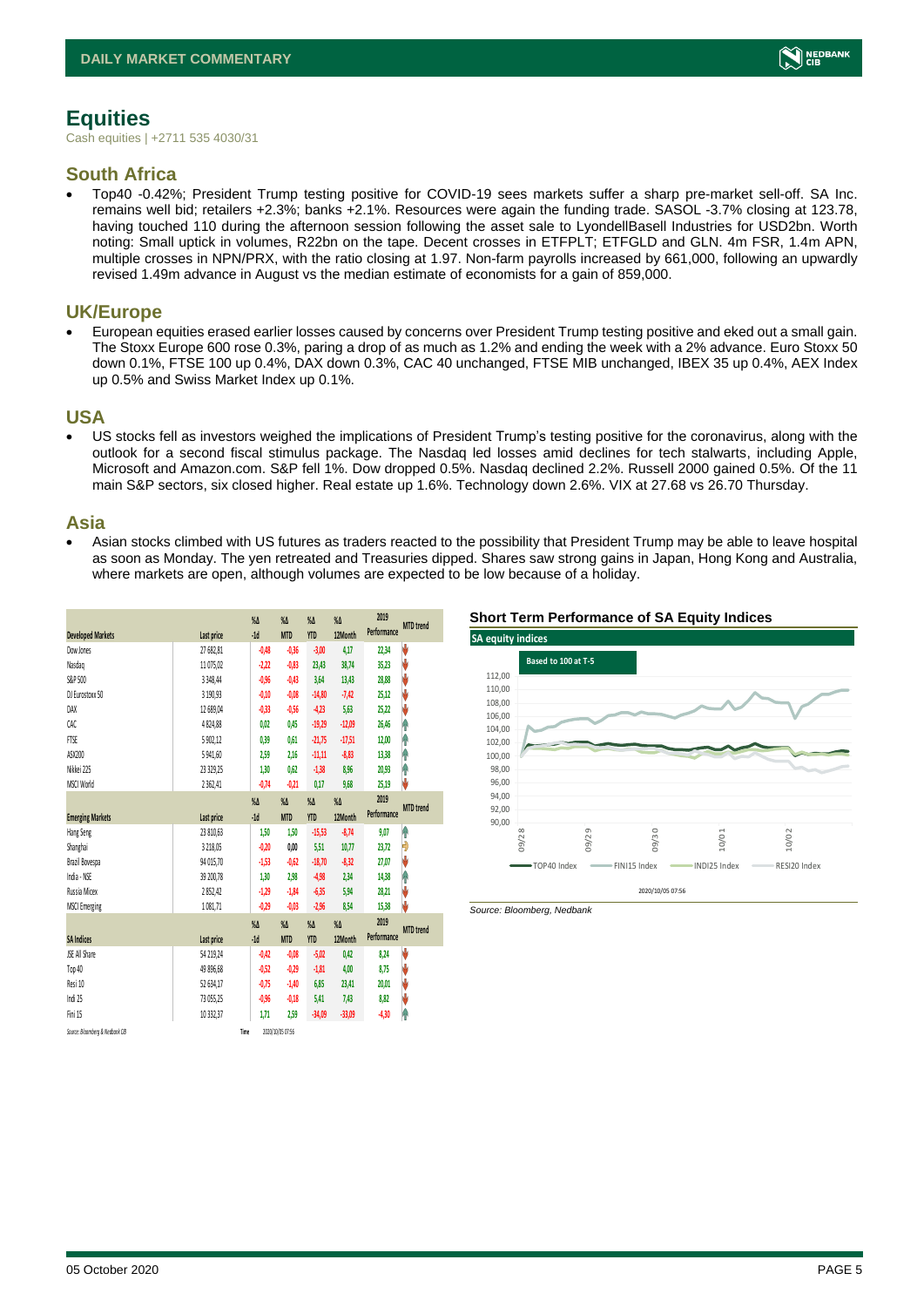# <span id="page-5-0"></span>**Last Day To Trade**

Susan Correia | Scorreia@Nedbankcapital.co.za | +27 11 295 8227

| <b>SHARE CODE</b> | <b>SHARE NAME</b>       | <b>DIVIDEND / INTEREST RATE</b> |
|-------------------|-------------------------|---------------------------------|
| 6 October 2020    |                         |                                 |
| ACG               | Anchor Group Limited    | dividend @ 9cps                 |
| <b>MST</b>        | <b>Mustek Limited</b>   | dividend @ 26cps                |
| <b>SAC</b>        | SA Corp Real Estate Ltd | dividend $@9.539390cps$         |
| SCD               | Schroder Eur REIT Plc   | dividend $@$ 27.13280cps        |

*Source: JSE*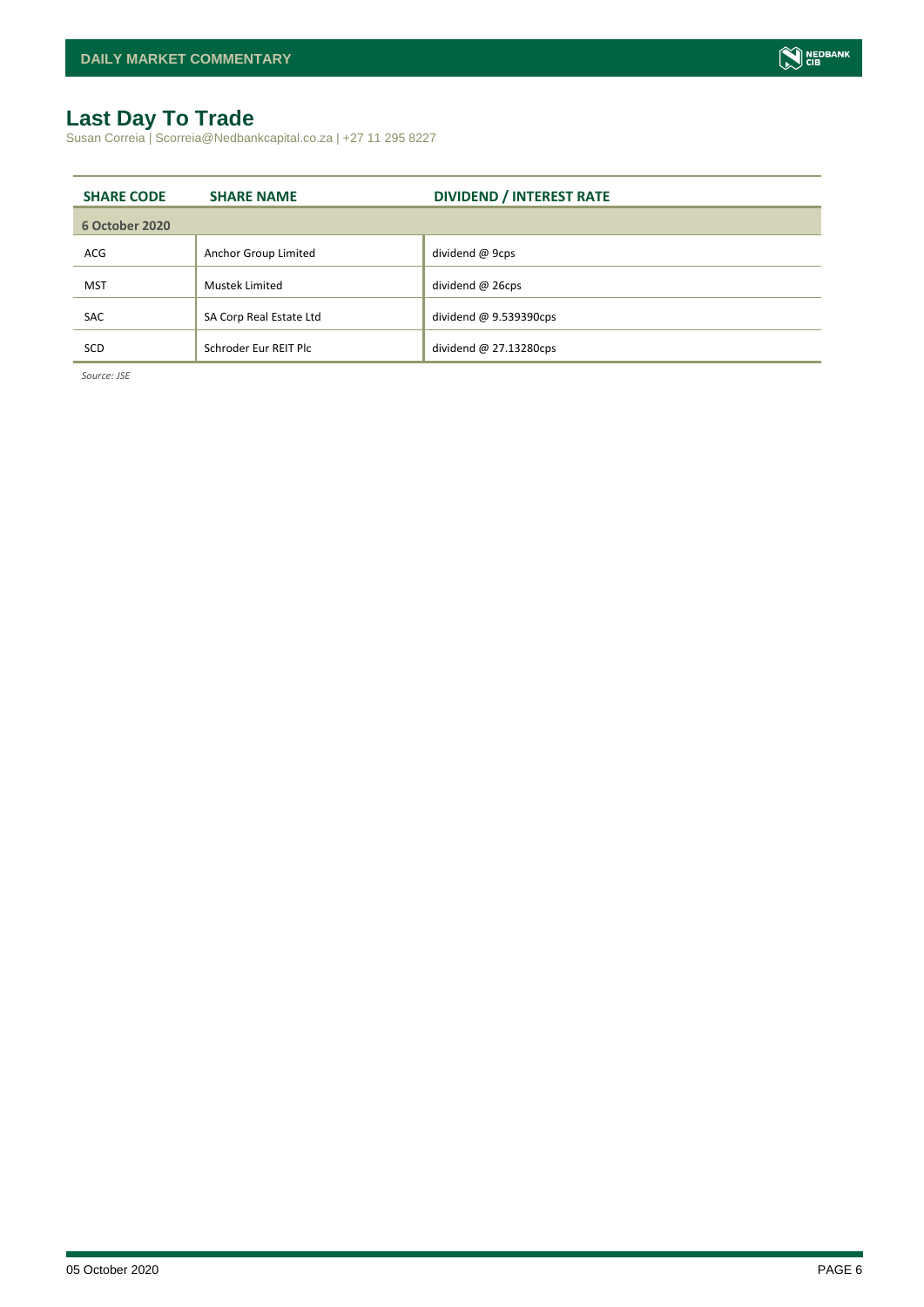# <span id="page-6-0"></span>**JSE Performance**

Nedbank CIB Market Commentary | CIBMarketComm@Nedbank.co.za | +27 11 537 4091

|                                    |              | %Δ      | %Δ         | %Δ         | %Δ       | 2019        | <b>MTD</b> trend |
|------------------------------------|--------------|---------|------------|------------|----------|-------------|------------------|
| <b>Top40 constituents</b>          | Last price   | $-1d$   | <b>MTD</b> | <b>YTD</b> | 12Month  | Performance |                  |
| ABG: Absa Group Ltd                | 93,33        | 3,73    | 4,49       | $-37,49$   | $-38,90$ | $-7,74$     | φ                |
| AGL: Anglo American Plc            | 397,54       | $-1,17$ | $-2,40$    | $-0,33$    | 18,77    | 23,76       | V                |
| AMS: Anglo American Platinum Ltd   | 1 1 3 2, 3 1 | $-0,24$ | $-2,64$    | $-11,48$   | 12,28    | 143,03      | V                |
| ANG: Anglogold Ashanti Ltd         | 432,55       | $-0,93$ | $-0,13$    | 36,67      | 46,48    | 74,14       | V                |
| APN : Aspen Pharmacare Holdings Lt | 117,29       | $-1,82$ | $-1,67$    | $-1,62$    | 31,34    | $-11,57$    | V                |
| BHP: Bhp Group Plc                 | 351,69       | $-0,71$ | $-2,04$    | 6,64       | 13,43    | 8,56        | ♦                |
| BID: Bid Corp Ltd                  | 253,89       | $-1,59$ | $-1,70$    | $-23,11$   | $-23,87$ | 24,61       | V                |
| BTI: British American Tobacco Plc  | 581,49       | $-0,24$ | $-1,70$    | $-2,66$    | 12,86    | 27,29       | ψ                |
| BVT: Bidvest Group Ltd             | 145,50       | 2,86    | 5,35       | $-28,94$   | $-24,61$ | $-1,01$     | Ą                |
| CFR : Financiere Richemont-Dep Rec | 107,72       | $-4,54$ | $-4,10$    | $-1,65$    | 3,29     | 16,96       | V                |
| CLS : Clicks Group Ltd             | 224,03       | 0,02    | 0,76       | $-12,69$   | 2,67     | 34,02       | Ą                |
| CPI : Capitec Bank Holdings Ltd    | 1050,00      | 0,85    | 1,22       | $-27,39$   | $-20,99$ | 29,35       | φ                |
| DSY: Discovery Ltd                 | 132,73       | 1,32    | 3,76       | 10,03      | 15,45    | $-24,51$    | φ                |
| EXX : Exxaro Resources Ltd         | 124,61       | 1,10    | 0,10       | $-4,98$    | $-2,07$  | $-4,88$     | φ                |
| FSR: Firstrand Ltd                 | 41,78        | 0,94    | 1,33       | $-33,47$   | $-33,86$ | $-4,21$     | φ                |
| GFI: Gold Fields Ltd               | 203,87       | $-0,87$ | 0,29       | 112,65     | 160,47   | 94,30       | φ                |
| GRT : Growthpoint Properties Ltd   | 12,37        | 0,90    | 0,98       | $-44,05$   | $-44,25$ | $-5,11$     | φ                |
| HAR: Harmony Gold Mining Co Ltd    | 88,88        | $-1,09$ | $-0,29$    | 73,59      | 94,83    | 103,17      | ♦                |
| IMP : Impala Platinum Holdings Ltd | 141,66       | $-1,63$ | $-2,62$    | $-1,30$    | 37,25    | 291,28      | ♦                |
| INL: Investec Ltd                  | 32,54        | 2,71    | 3,14       | $-44,79$   | $-39,51$ | 5,01        | φ                |
| INP: Invested Plc                  | 31,78        | 2,65    | 2,45       | $-51,65$   | $-46,80$ | 2,89        | φ                |
| MCG: Multichoice Group Ltd         | 102,48       | 0,77    | 5,79       | $-12,03$   | $-14,16$ |             | φ                |
| MNP: Mondi Plc                     | 364,98       | 0,82    | 2,67       | 11,86      | 30,59    | 7,31        | Ą                |
| MRP : Mr Price Group Ltd           | 134,51       | 1,82    | 1,89       | $-26,30$   | $-15,40$ | $-25,86$    | φ                |
| MTN: Mtn Group Ltd                 | 54,39        | 0,82    | $-3,12$    | $-34,06$   | $-43,20$ | $-7,31$     | ψ                |
| NED : Nedbank Group Ltd            | 107,18       | 3,67    | 6,36       | $-49,99$   | $-52,36$ | $-21,99$    | φ                |
| NHM: Northam Platinum Ltd          | 165,93       | $-0,33$ | $-2,53$    | 34,23      | 85,17    | 185,76      | ψ                |
| NPN : Naspers Ltd-N Shs            | 3 000,00     | $-0,38$ | 1,35       | 30,96      | 33,04    | 19,65       | φ                |
| NRP : Nepi Rockcastle Plc          | 68,65        | $-1,94$ | $-0,51$    | $-42,18$   | $-46,57$ | 9,58        | ψ                |
| OMU: Old Mutual Ltd                | 10,71        | 3,48    | 3,38       | $-45,52$   | $-45,91$ | $-12,23$    | φ                |
| PRX: Prosus Nv                     | 1522,21      | $-1,30$ | $-1,27$    | 44,42      | 41,16    |             | V                |
| REM : Remgro Ltd                   | 96,52        | 2,57    | 2,66       | $-32,29$   | $-19,09$ | 0,13        | f                |
| RNI : Reinet Investments Sca       | 284,48       | $-1,23$ | $-2,07$    | 2,52       | 5,11     | 27,03       | ψ                |
| SBK: Standard Bank Group Ltd       | 113,35       | 2,92    | 4,91       | $-32,66$   | $-35,06$ | $-5,87$     | Ĥ                |
| SHP: Shoprite Holdings Ltd         | 136,33       | 0,36    | $-0,23$    | 8,27       | 8,75     | $-33,78$    | ψ                |
| SLM : Sanlam Ltd                   | 53,76        | 1,97    | 3,40       | $-32,04$   | $-29,03$ | $-0,88$     | φ                |
| SOL: Sasol Ltd                     | 124,15       | $-3,39$ | $-4,18$    | $-59,09$   | $-50,77$ | $-28,59$    | ψ                |
| SPP: Spar Group Limited/The        | 185,85       | $-0,12$ | $-2,00$    | $-5,90$    | $-2,35$  | $-4,81$     | ψ                |
| SSW : Sibanye Stillwater Ltd       | 46,57        | 0,67    | 0,54       | 29,76      | 102,48   | 258,18      | φ                |
| VOD: Vodacom Group Ltd             | 122,98       | 1,22    | $-0,24$    | 6,66       | 3,27     | $-12,65$    | ψ                |
| WHL: Woolworths Holdings Ltd       | 38,17        | 4,46    | 8,28       | $-21,46$   | $-29,58$ | $-11,78$    | φ                |
|                                    |              |         |            |            |          |             |                  |

 $Source: Bloomberg & Nedbank *CB*$ 

Time 2020/10/05 07:56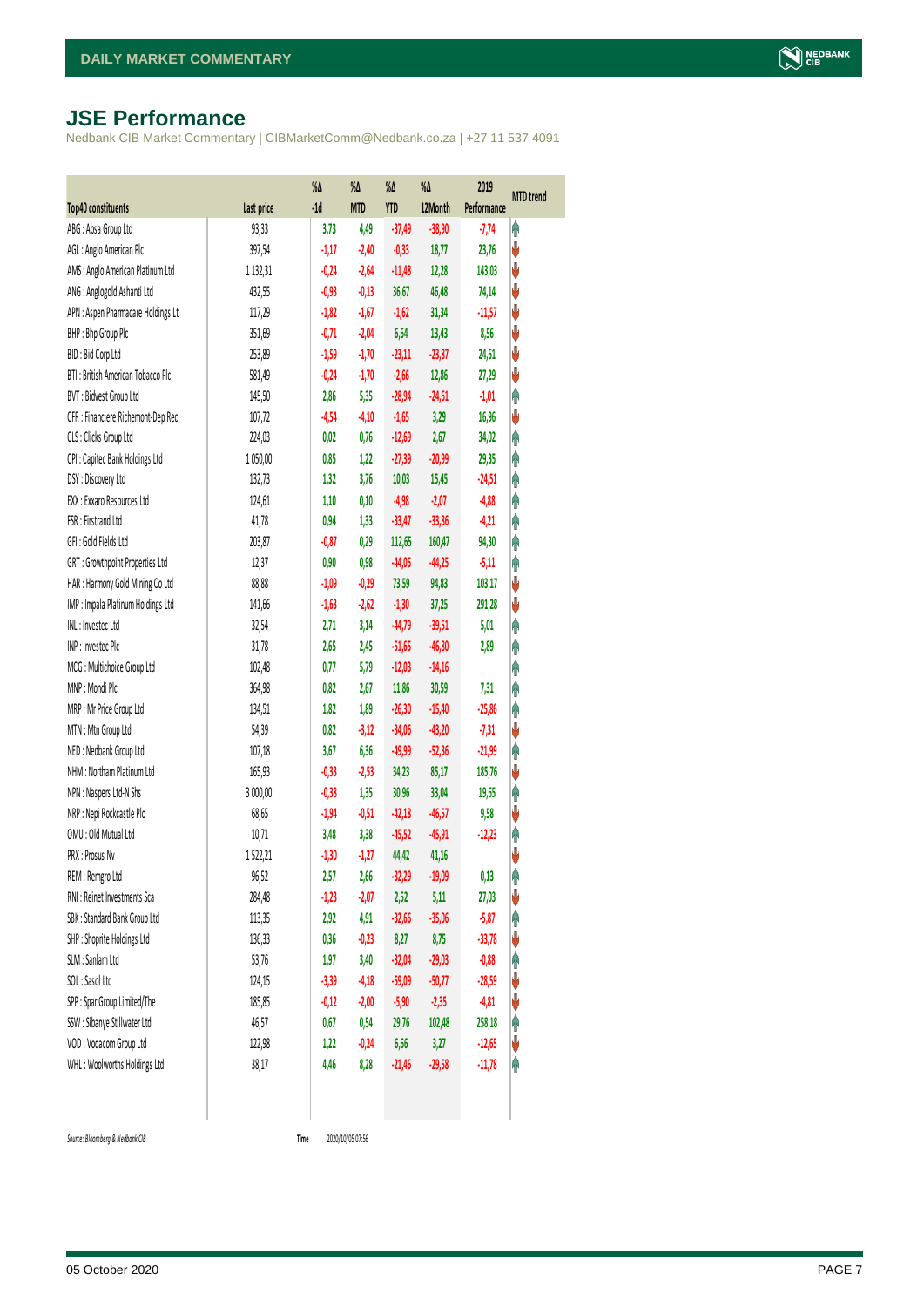# <span id="page-7-0"></span>**Economic Calendar**

Nedbank CIB Market Commentary | CIBMarketComm@Nedbank.co.za | +27 11 537 4091

|                   | Country    | Event                            | Period           | Survey         | Actual                       | Prior      | Revised |
|-------------------|------------|----------------------------------|------------------|----------------|------------------------------|------------|---------|
| 02-October        |            |                                  |                  |                |                              |            |         |
| 01:30 AM          | JN         | Job-To-Applicant Ratio           | AUG              | $\overline{a}$ | 1,04                         | 1,08       |         |
| 01:30 AM          | JN         | Jobless Rate                     | AUG              |                | 3,00%                        | 2,90%      |         |
| 11:00 AM          | EC         | CPI Core YoY                     | SEP P            |                | 0,20%                        | 0,40%      |         |
| 11:00 AM          | EC         | CPI Estimate YoY                 | <b>SEP</b>       |                | $-0,30%$                     | $-0,20%$   |         |
| 02:30 PM          | <b>US</b>  | Average Hourly Earnings YoY      | SEP              |                | 4,7%                         | 4,7%       | 4,6%    |
| 02:30 PM          | US         | Change in Nonfarm Payrolls       | SEP              |                | 661k                         | 1371k      | 1489k   |
| 02:30 PM          | US         | Unemployment Rate                | SEP              |                | 7,9%                         | 8,4%       |         |
| 02:30 PM          | <b>US</b>  | Labor Force Participation Rate   | <b>SEP</b>       | $\frac{1}{2}$  | 61,4%                        | 61,7%      |         |
| 04:00 PM          | US         | Cap Goods Orders Nondef Ex Air   | AUG P            |                | 1,9%                         | 1,9%       |         |
| 04:00 PM          | US         | Durable Goods Orders             | AUG P            |                | 0,5%                         | 0,5%       |         |
| 04:00 PM          | <b>US</b>  | Durables Ex Transportation       | AUG P            |                | 0,60%                        | 0,60%      |         |
| 04:00 PM          | <b>US</b>  | U. of Mich. Sentiment            | SEP <sub>F</sub> |                | 80,4                         | 80,4       |         |
| 04:00 PM          | <b>US</b>  | Factory Orders Ex Trans          | AUG              |                | 0,7%                         | 2,1%       | 2,4%    |
| 04:00 PM          | <b>US</b>  | Factory Orders                   | AUG              |                | 0,7%                         | 6,4%       | 6,5%    |
| 05-October        |            |                                  |                  |                |                              |            |         |
| 09:55 AM          | GE         | Markit Germany Services PMI      | SEP <sub>F</sub> | 49,1           |                              | 49,1       |         |
| 10:00 AM          | EC         | Markit Eurozone Services PMI     | SEP F            | 47,6           |                              | 47,6       |         |
| 10:30 AM          | UK         | Markit/CIPS UK Services PMI      | SEP F            | 55,1           |                              | 55,1       |         |
| 10:30 AM          | EC         | Sentix Investor Confidence       | OCT              | $-9,3$         | $\overline{\phantom{0}}$     | $-8,0$     |         |
| 11:00 AM          | ${\sf EC}$ | Retail Sales YoY                 | AUG              | 2,2%           |                              | 0,4%       |         |
| 03:45 PM          | US         | Markit US Services PMI           | SEP <sub>F</sub> | 54,6           |                              | 54,6       |         |
| 06-October        |            |                                  |                  |                |                              |            |         |
| 08:00 AM          | GE         | Factory Orders WDA YoY           | <b>AUG</b>       | $-3,5%$        | $\overline{\phantom{a}}$     | $-7,3%$    |         |
| 02:30 PM          | <b>US</b>  | Trade Balance                    | AUG              | USD -66,2b     | $\qquad \qquad \blacksquare$ | USD -63,6b |         |
| 04:00 PM          | <b>US</b>  | JOLTS Job Openings               | AUG              | 6500           |                              | 6618       |         |
| 07-October        |            |                                  |                  |                |                              |            |         |
| 12:00 AM          | CH         | Foreign Reserves                 | <b>SEP</b>       | USD 3154b      | $\overline{a}$               | USD 3165b  |         |
| 08:00 AM          | SA         | Gross Reserves                   | SEP              | USD 55,1b      |                              | USD 55,8b  |         |
| 08:00 AM          | GE         | Industrial Production WDA YoY    | AUG              | $-8,70%$       |                              | $-10,00%$  |         |
| 08:00 AM          | SA         | Net Reserves                     | <b>SEP</b>       | USD 50,0b      | $\overline{\phantom{a}}$     | USD 50,5b  |         |
| 11:30 AM          | SA         | <b>SACCI Business Confidence</b> | <b>SEP</b>       |                | $\overline{\phantom{a}}$     | 82,8       |         |
| 08:00 PM          | US         | <b>FOMC Meeting Minutes</b>      | <b>SEP 16</b>    |                |                              | 0          |         |
| 09:00 PM          | US         | Consumer Credit                  | AUG              | USD 14,0b      |                              | USD 12,3b  |         |
|                   |            |                                  |                  |                |                              |            |         |
| Source: Bloomberg |            | 2020/10/05 07:55                 |                  |                |                              |            |         |